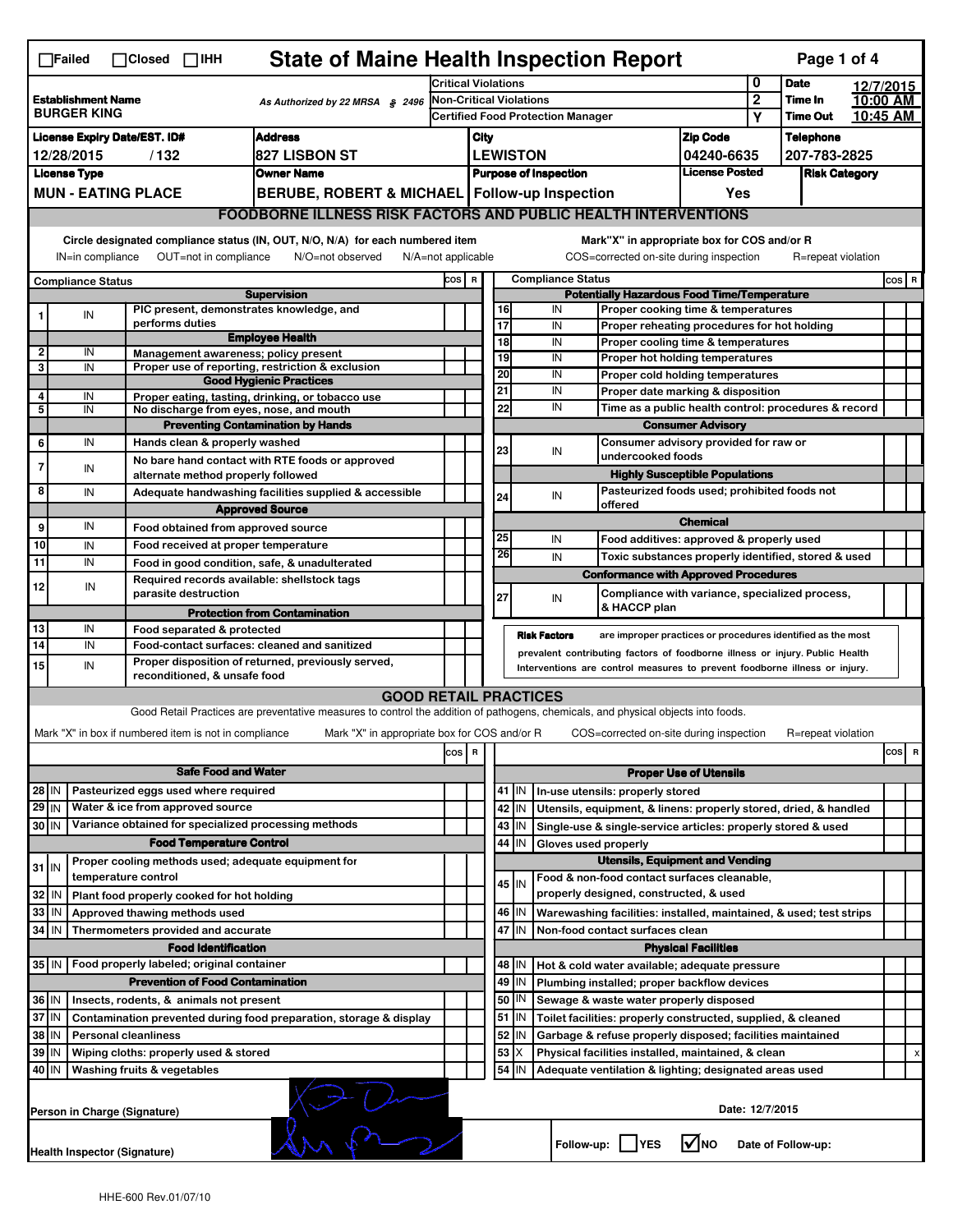|                                                    | <b>State of Maine Health Inspection Report</b><br>Page 2 of 4<br>12/7/2015 |  |                                 |              |                                |                                  |  |  |  |  |
|----------------------------------------------------|----------------------------------------------------------------------------|--|---------------------------------|--------------|--------------------------------|----------------------------------|--|--|--|--|
| <b>Establishment Name</b><br><b>BURGER KING</b>    |                                                                            |  | As Authorized by 22 MRSA § 2496 | Date         |                                |                                  |  |  |  |  |
| License Expiry Date/EST. ID#<br>12/28/2015<br>/132 | <b>Address</b><br>827 LISBON ST                                            |  | City / State<br><b>LEWISTON</b> | МE           | <b>Zip Code</b><br>104240-6635 | <b>Telephone</b><br>207-783-2825 |  |  |  |  |
|                                                    | <b>Temperature Observations</b>                                            |  |                                 |              |                                |                                  |  |  |  |  |
| Location                                           | Temperature                                                                |  |                                 | <b>Notes</b> |                                |                                  |  |  |  |  |
| freezer                                            | -3                                                                         |  |                                 |              |                                |                                  |  |  |  |  |
| hot water                                          | 110 plus                                                                   |  |                                 |              |                                |                                  |  |  |  |  |



**Date: 12/7/2015**

**Health Inspector (Signature)**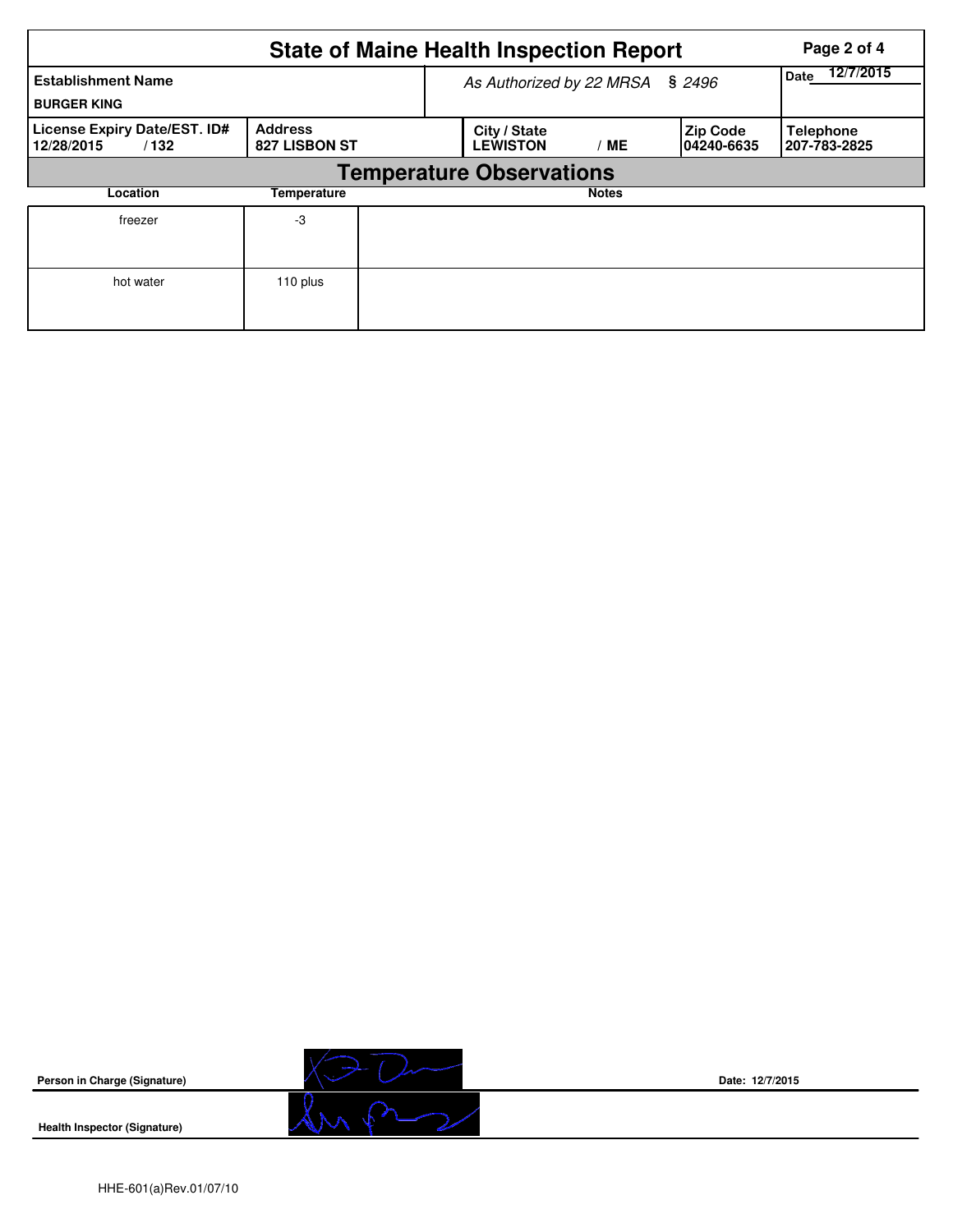|                                                                                                                                                    | Page 3 of 4                     |                                 |           |                               |  |  |  |  |  |
|----------------------------------------------------------------------------------------------------------------------------------------------------|---------------------------------|---------------------------------|-----------|-------------------------------|--|--|--|--|--|
| <b>Establishment Name</b>                                                                                                                          | Date                            | 12/7/2015                       |           |                               |  |  |  |  |  |
| <b>BURGER KING</b>                                                                                                                                 |                                 |                                 |           |                               |  |  |  |  |  |
| License Expiry Date/EST. ID#<br>12/28/2015<br>/132                                                                                                 | <b>Address</b><br>827 LISBON ST | City / State<br><b>LEWISTON</b> | <b>ME</b> | <b>Zip Code</b><br>04240-6635 |  |  |  |  |  |
| <b>Observations and Corrective Actions</b>                                                                                                         |                                 |                                 |           |                               |  |  |  |  |  |
| Violations cited in this report must be corrected within the time frames below, or as stated in sections<br>8-405.11 and 8-406.11 of the Food Code |                                 |                                 |           |                               |  |  |  |  |  |

53: 6-201.11: N: Floors, walls, and ceilings are not smooth and easily cleanable.

INSPECTOR NOTES: will be completely repaired /replaced within 2 weeks-replace cracked floor tiles

53: 6-201.13.(A): N: Floor and wall junctures are not enclosed and sealed.

INSPECTOR NOTES: will be completely repaired/replaced within 2 weeks-replace all missing floor to wall moldings-replace rotten wood



**Date: 12/7/2015**

**Health Inspector (Signature)**